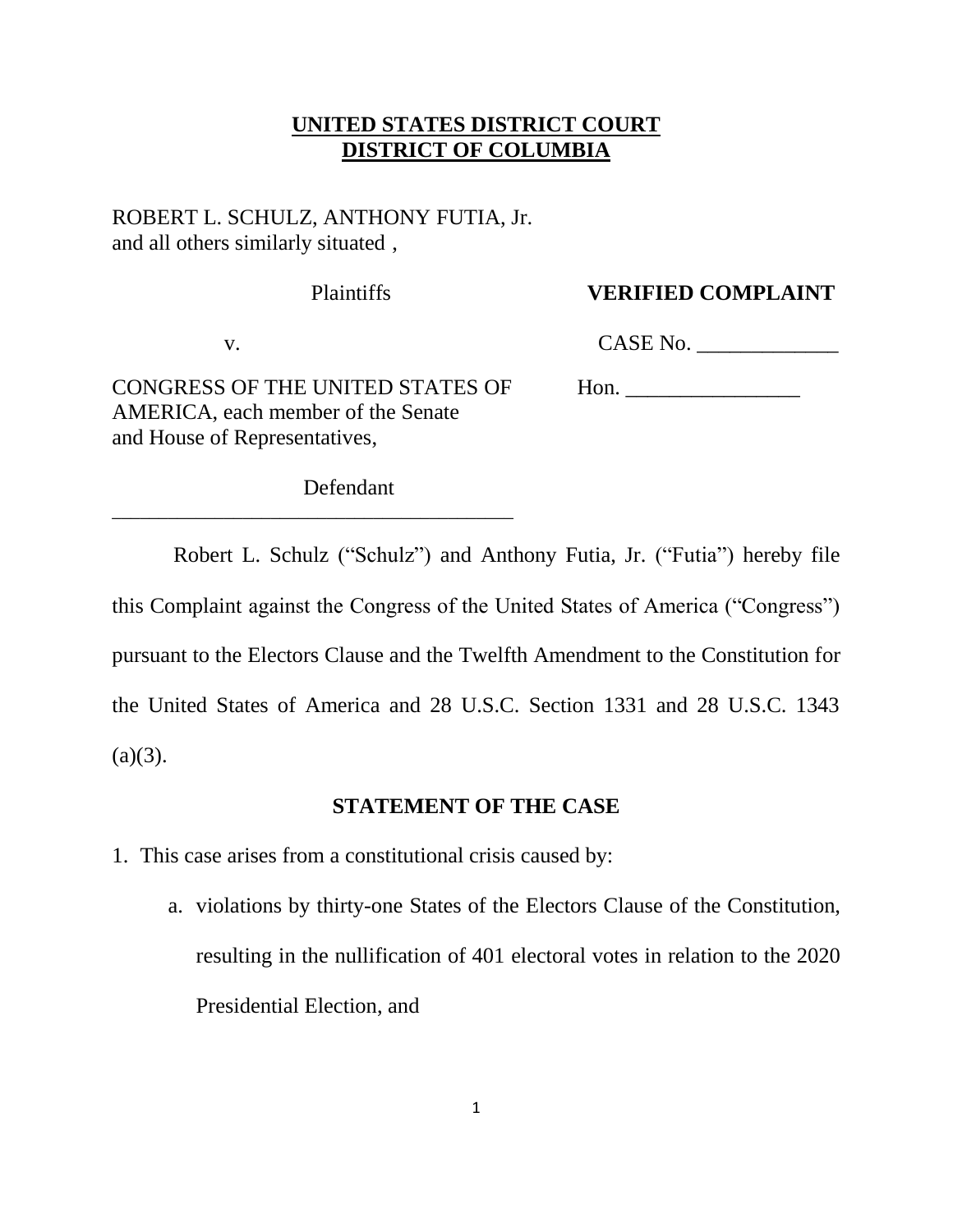- b. the lack of a presidential candidate with a majority (270) of the whole number of electors chosen by the States (538), and
- c. Congress's admission that those violations occurred, and
- d. Congress's certification of electors that were unconstitutionally chosen.
- 2. The Twelfth Amendment to the Constitution for the United States of America provides the People with the remedy in the event of such violation(s) of their Rights under the Electors Clause – that is, their House of Representatives shall choose the President by ballot, and their Senate shall choose the Vice President by ballot.
- 3. As of January 20, 2021, the United States of America has a sitting President and Vice President that were unconstitutionally chosen.

#### **RELIEF REQUESTED**

- 4. Plaintiffs respectfully seek the entry of an Order:
	- a. declaring the 2020 electoral college to have been unconstitutionally formed, and
	- b. directing Defendant to choose immediately, by ballot, the President and Vice President of the United States, in accordance with the Twelfth Amendment to the Constitution, and
	- c. for such other and further relief as the Court may deem just.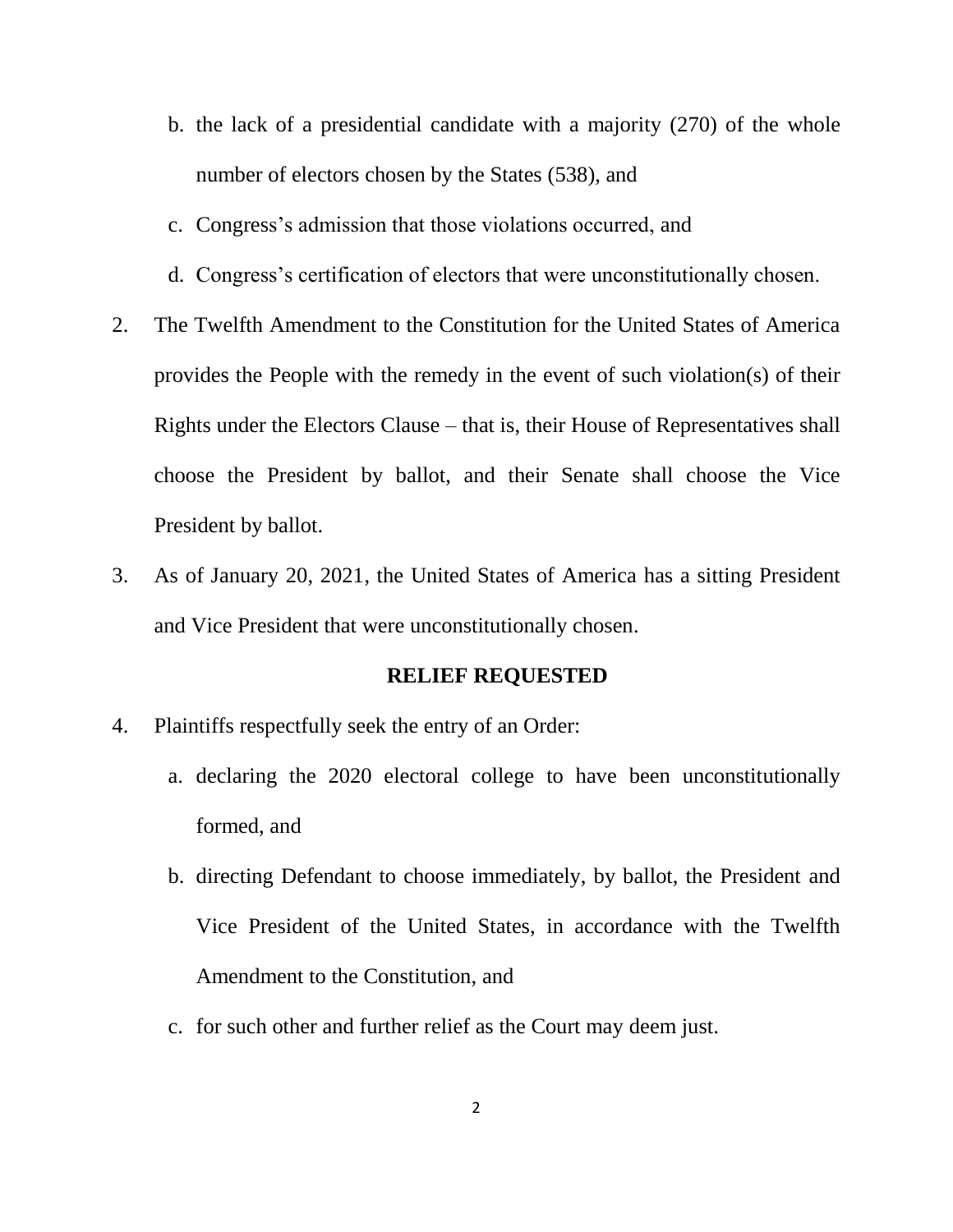#### **JURISDICTION AND VENUE**

- 5. The claims arise under the Constitution of the United States of America. The controversy involves violations of the Constitution. The Court has subject matter jurisdiction under Article III, Section 2 of the federal Constitution, which reads in relevant part: "The judicial power shall extend to all cases, in law and equity, arising under this Constitution."
- 6. This court has jurisdiction also under 28 U.S.C. Section 1331 which reads, "The [district courts](https://www.law.cornell.edu/definitions/uscode.php?width=840&height=800&iframe=true&def_id=28-USC-197249415-2029586402&term_occur=340&term_src=title:28:part:IV:chapter:85:section:1331) shall have original jurisdiction of all civil actions arising under the Constitution, laws, or treaties of the United States."
- 7. This action is timely commenced as it is filed less than 30 days following the unconstitutional inauguration of President and Vice President on January 20, 2021, and less than forty days following Congress's certification of the unconstitutionally chosen electors, a certification process that was thrown into disorder and confusion and short-circuited by a horrendous riot at the Capitol on January 6, 2021.
- 8. Defendant resides in this judicial district.

### **PARTIES**

9. Plaintiff Schulz is a citizen-taxpayer-voter of the United States of America and a citizen-taxpayer-voter of the State of New York who has taken the oath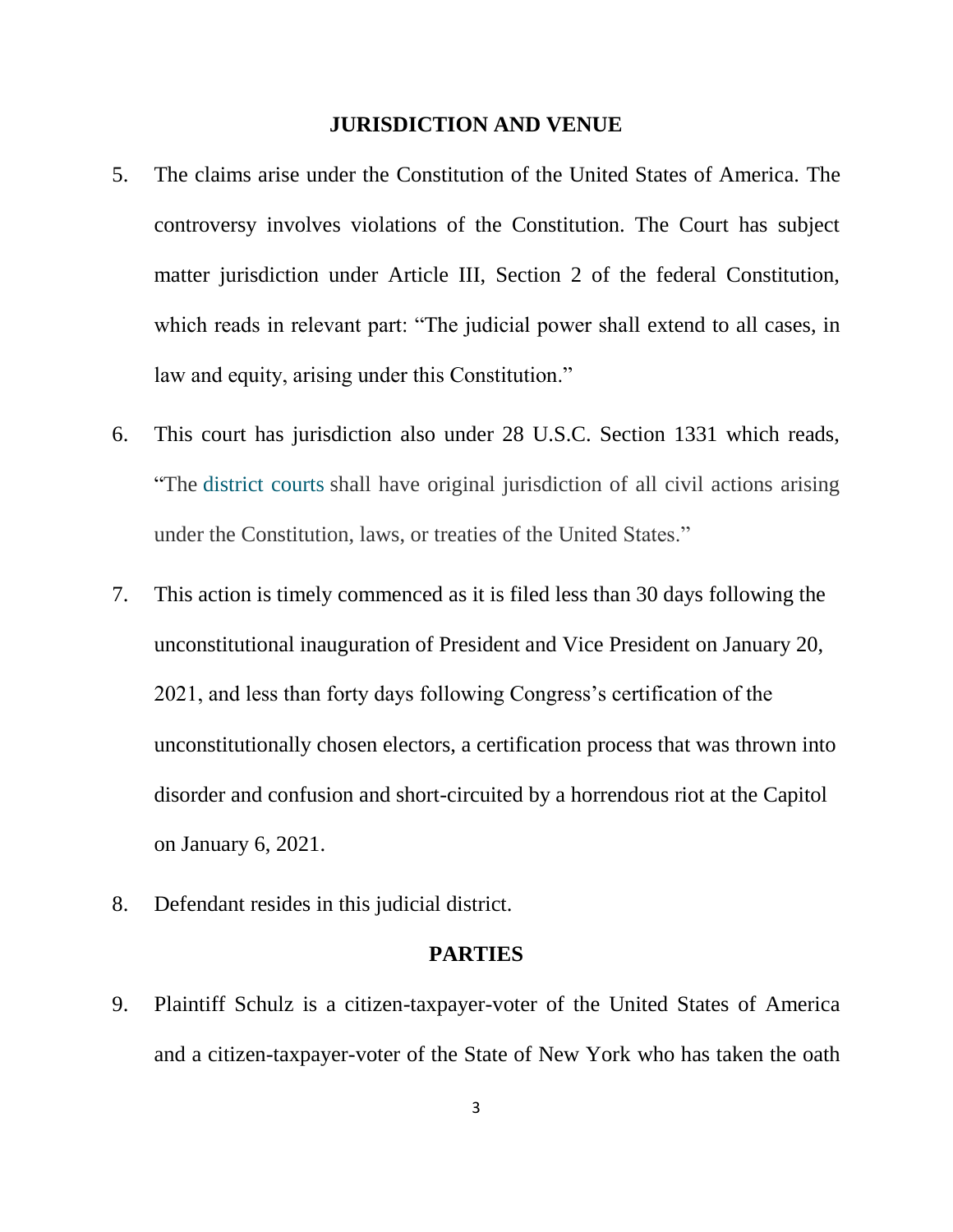to support and defend the Constitution for the United States of America. He voted in the 2020 Presidential Election. He resides at 2458 Ridge Road, Queensbury, NY 12804.

- 10. Plaintiff Futia is a citizen-taxpayer-voter of the United States of America and a citizen-taxpayer-voter of the State of New York who has taken the oath to support and defend the Constitution for the United States of America. He voted in the 2020 Presidential Election. He resides at 34 Custis Ave., N. White Plains, NY 10603.
- 11. Plaintiffs Schulz and Futia are founders and members of the Board of Directors of the We The People Foundation for Constitutional Education, Inc., which is a not-for-profit organization with the official purpose of holding government accountable to the Rule of Law and institutionalizing citizen vigilance.
- 12. The Plaintiff-class consists of other American citizen-taxpayer-voters, including but not limited to those who signed the subject FIRST AMENDMENT PETITION FOR REDRESS OF VIOLATIONS OF THE GUARANTEE AND ELECTORS CLAUSES OF THE CONSTITUTION FOR THE UNITED STATES OF AMERICA (hereinafter "Petition").
- 13. Congress is structured and regulated by the Constitution for the United States of America; it consists of 535 voting members - 100 Senators and 435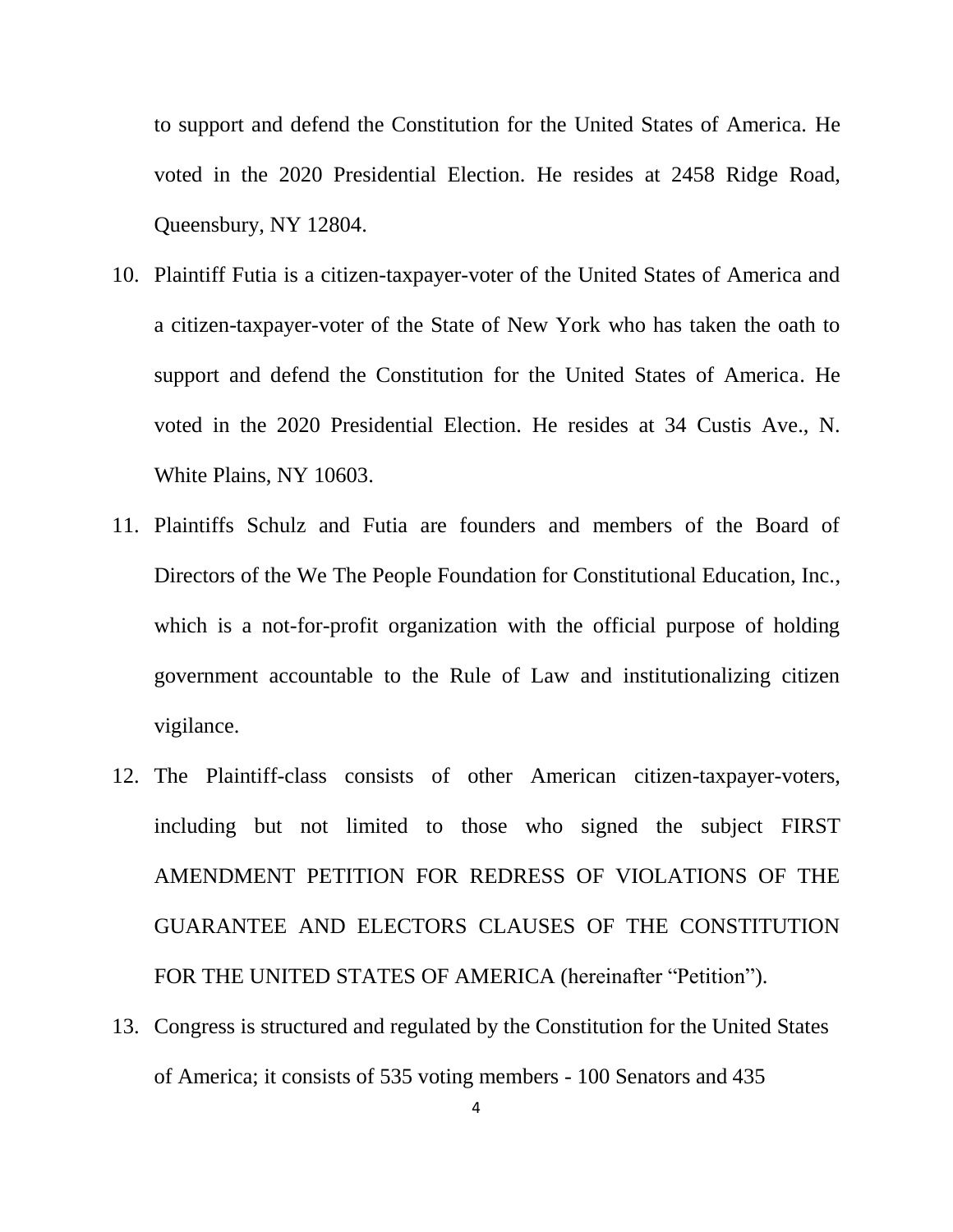Members of the House of Representatives, a President and three members representing the District of Columbia.

### **FACTUAL BACKGROUND**

- 14. On or about December 8, 2020, Schulz and Futia learned about a lawsuit filed in the Supreme Court of the United States by the State of Texas against four other States claiming executive and judicial officials in those States usurped their legislatures' authority and unconstitutionally revised their State's election laws.
- 15. On or about December 11, 2020, Schulz and Futia learned that the U.S. Supreme Court decided 7-2 to dismiss the Texas case for lack of standing.
- 16. Between 12/11/20 and 12/14/20, Schulz and Futia researched the issue and learned executive and judicial officials in thirty-one (31) states had usurped their legislatures' authority and unconstitutionally revised their State's election laws.
- 17. On December 14, 2020, the Electoral College formed of the electors chosen by the voters in all 50 States, including those unconstitutionally chosen - cast its vote for President and Vice President.
- 18. On December 17, 2020, Schulz completed and signed the Petition.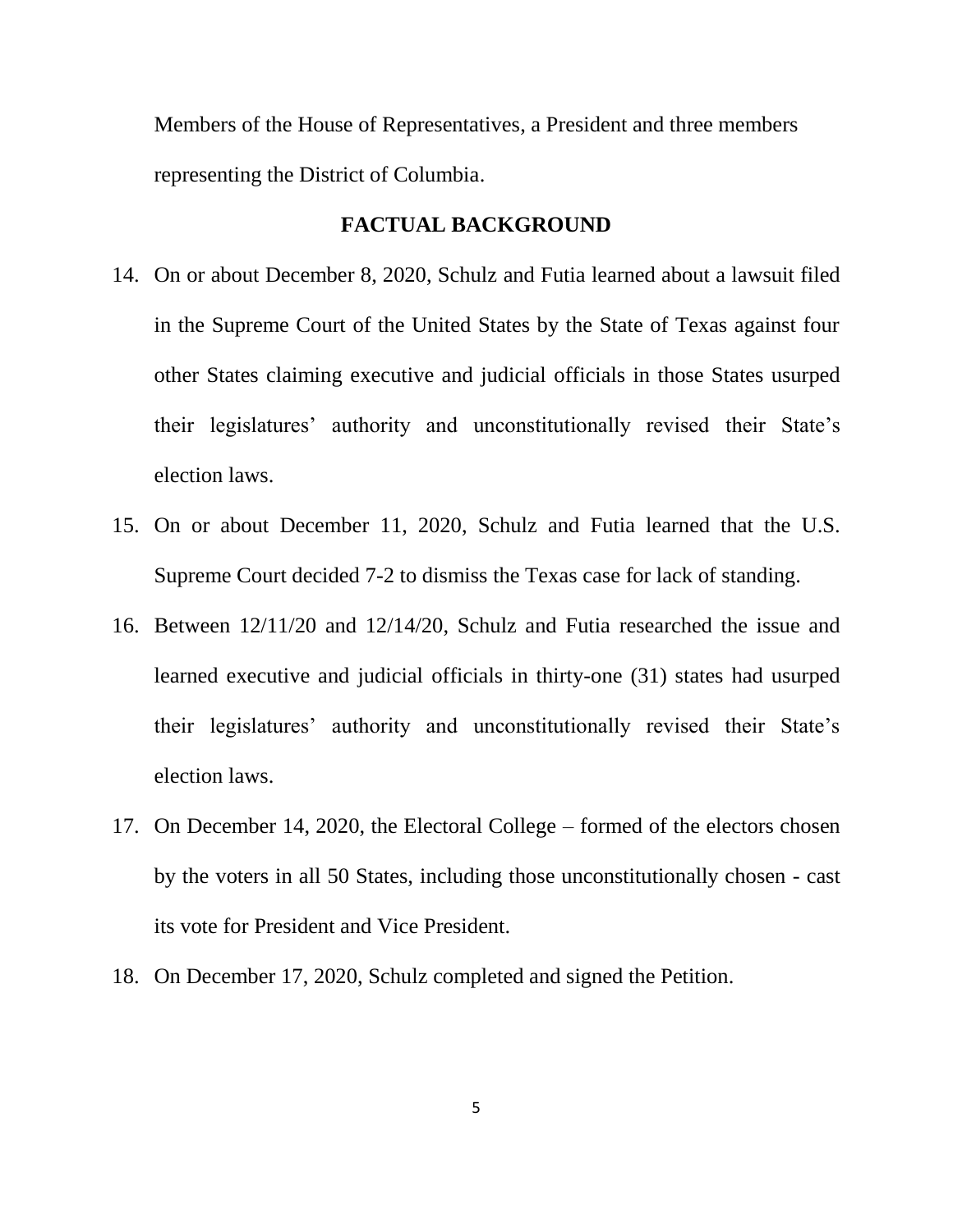- 19. The Petition included two attachments; a) an historical record of the meaning and intent of the First Amendment's Petition Clause, and; b) a Petition regarding future Public Elections.
- 20. On December 17, 2020, Schulz spoke by telephone with staff in the Washington D.C. office of Rep. Elise Stefanik, his Representative in the U.S. House of Representatives, explaining the nature of the Petition and his desire to serve it on the Congress as soon as possible; he was advised to deliver the Petition to Rep. Stefanik's Glens Falls, N.Y. Office where it would be immediately scanned and e-mailed to her Congressional Office in Washington, D.C.
- 21. On December 18, 2020, Schulz hand delivered a hard copy of the Petition and a transmittal letter addressed to Rep. Stefanik to Josh Williams at Rep. Stefanik's Glens Falls office; Williams assured Schulz he would immediately scan and e-mail it to Rep. Stefanik. Exhibit A annexed hereto is a true copy of said letter.
- 22. Between December 18, 2020 and December 21, 2020, Schulz posted the Petition on the internet at [http://www.occupytheconstitution.org/presidential](http://www.occupytheconstitution.org/presidential-election-2020)[election-2020](http://www.occupytheconstitution.org/presidential-election-2020) , along with a signature page, and emailed the link to the Petition to a half-dozen People, who forwarded the link to other Americans, who forwarded it to other Americans and so on.

6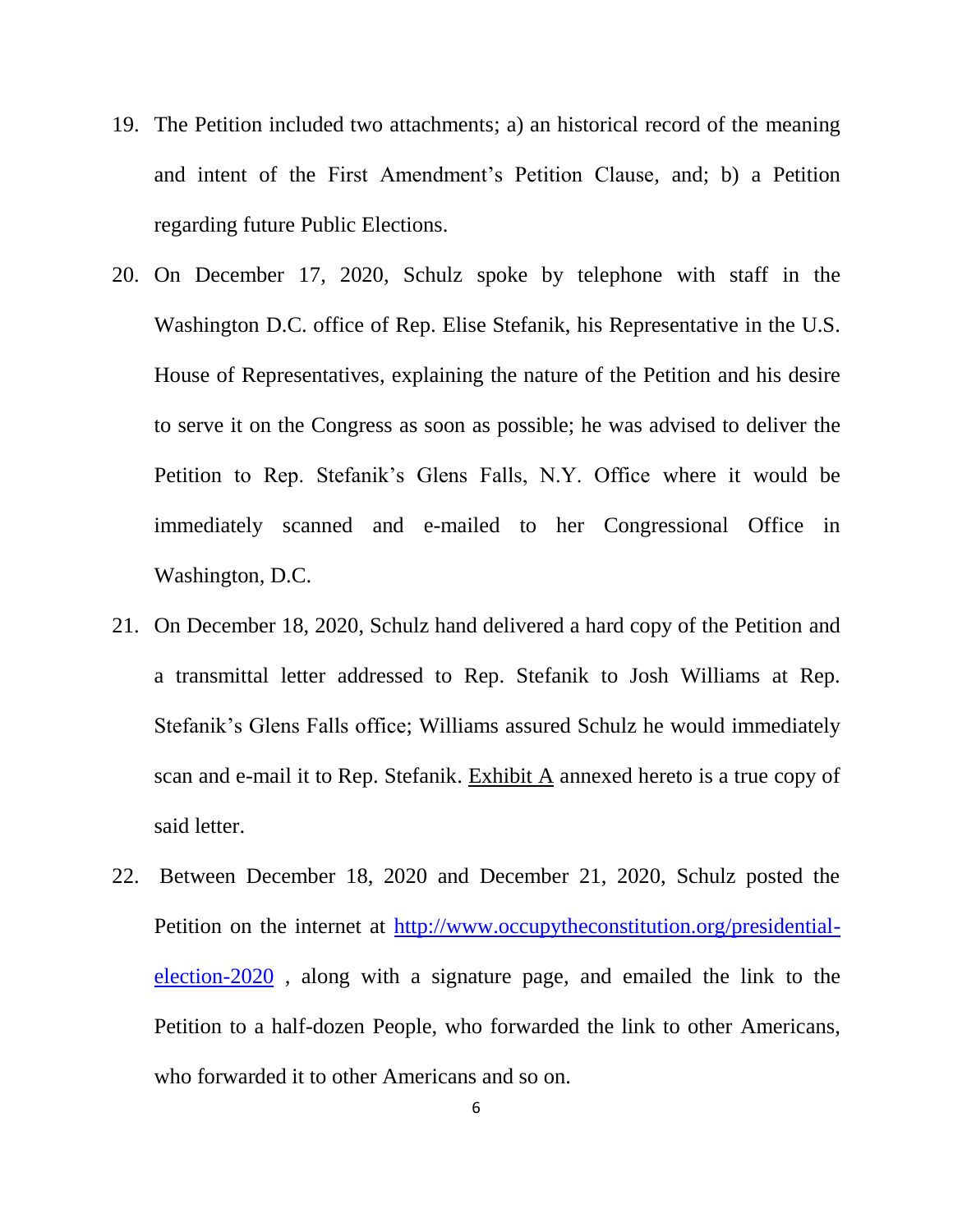- 23. Schulz spoke to staff at the Congress for advice regarding current protocols for service of the Petition on each member of Congress. Schulz was given the phone number for the Congressional Acceptance Site ("CAS") and told the Petitions should be dropped off at the CAS for a 24 hour inspection and quarantine and that the CAS would then deliver the Petitions to every member of Congress.
- 24. By January 1, 2021, one thousand and fifty eight People representing all 50 States had signed the Petition; their names and addresses were added to the Petition.
- 25. On January 2, 2021, Schulz and Futia had 550 copies of the petition printed by a commercial printer, together with distinctly tailored transmittal letters addressed to the 101 members of the Senate and 435 members of the House of Representatives. Exhibit B annexed hereto is a true copy of the Petition with the names and addresses of the 1,058 signers, together with a copy of each of the two transmittal letters.
- 26. On Sunday, January 3, 2021, Schulz and Futia drove to Washington D.C. where they visited the CAS, located at 160 D Street, NE, which was open but not for business; they were able to speak with a staff person who confirmed the Petitions would be delivered to every member of Congress, no later than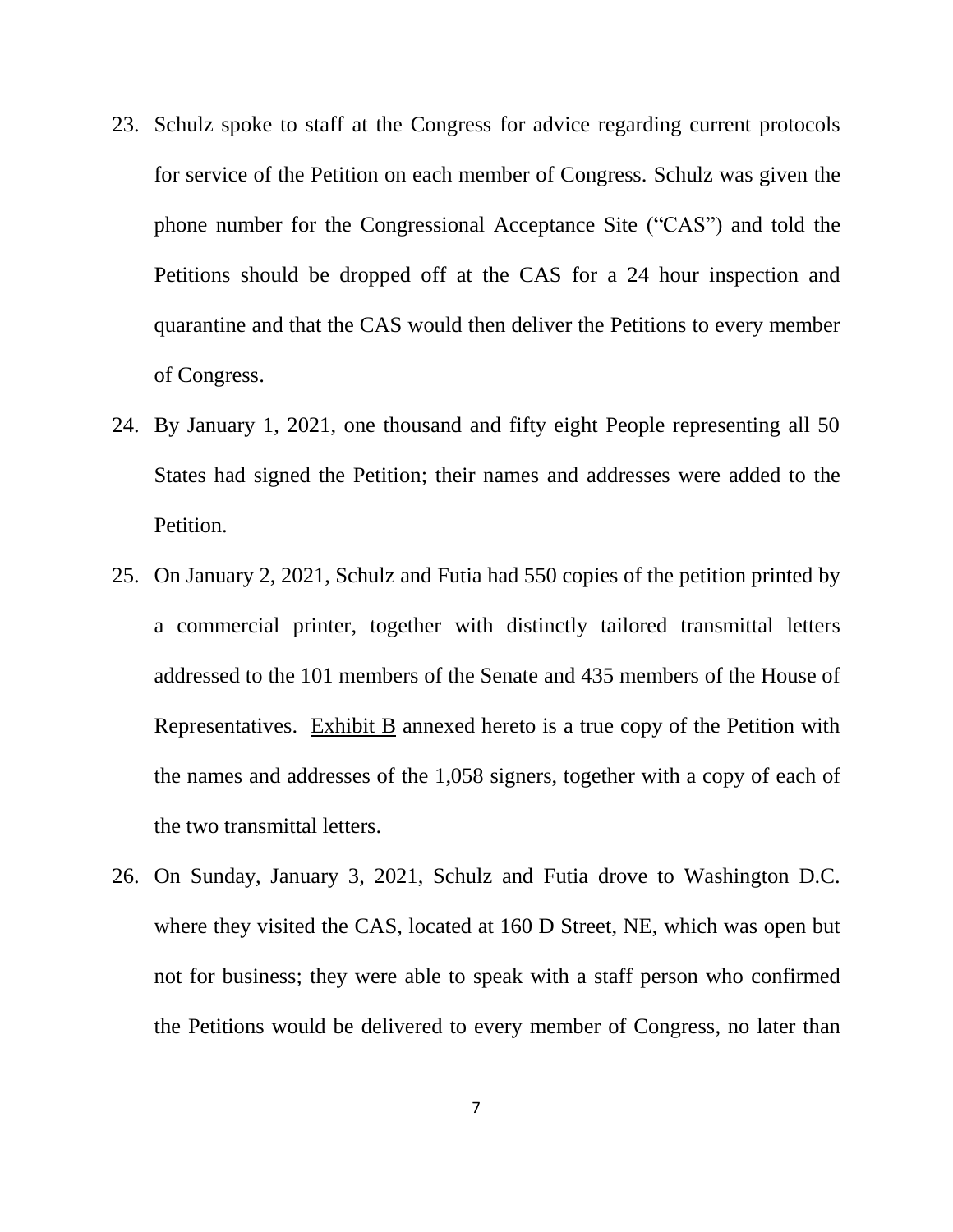Tuesday morning, January 5, 2021, if they were turned over to the CAS at 8:30 the following morning – Monday, January 4, 2021.

- 27. Schulz and Futia spent the evening of January 3, 2021 at the Phoenix Park Hotel located across the street from Union Station in Washington, D.C.
- 28. On Monday, January 4, 2021 at 8:30 AM, after paying the required monetary cost for the service, Schulz and Futia successfully turned over to the Senate side of the CAS 101 copies of the Petition with its two attachments and its transmittal letter and they successfully turned over to the House side of the CAS 435 copies of the Petition with its two attachments and transmittal letter. Exhibit C are copies of five photographs showing the Petitions arriving and being processed at the CAS.
- 29. On January 8, 2021, by telephone, staff at the CAS confirmed to Schulz that on Tuesday morning, January 5, 2021, following quarantine and screening of the Documents, each member of Congress and the President of the Senate were served with a copy of the Petition.

#### **ARGUMENT**

30. Article II, Section 1of the Constitution, known as the Elector's Clause reads in relevant part: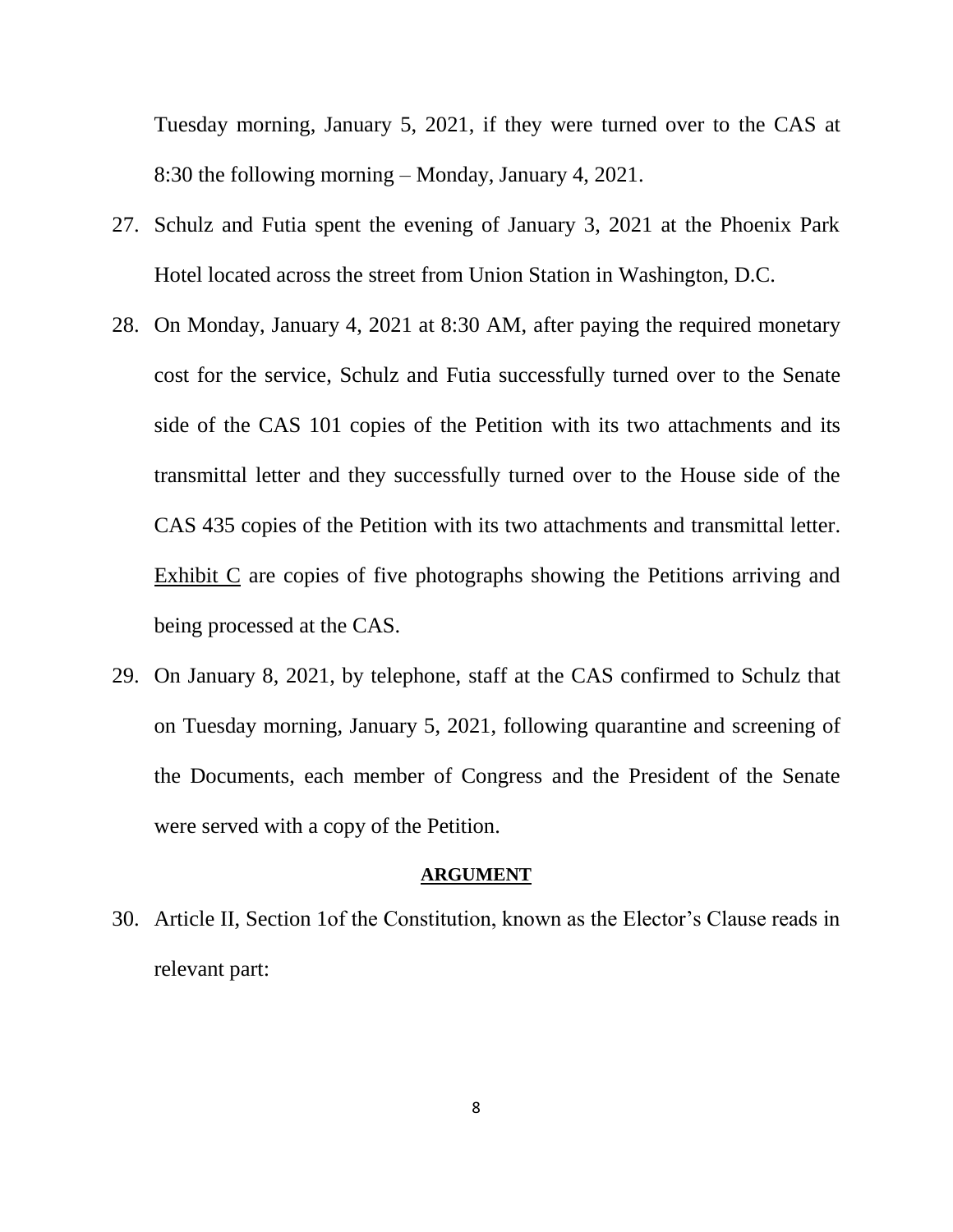The executive Power shall be vested in a President of the United States of America.

He shall hold his Office during the Term of four Years, and, together with the Vice President, chosen for the same Term, be elected, as follows:

Each State shall appoint, **in such Manner as the Legislature thereof may direct**, a Number of Electors, equal to the whole Number of Senators and Representatives to which the State may be entitled in the Congress…. (emphasis added).

- 31. The Petition proves that the manner in which the Presidential Electors were chosen in 31 States violated the Electors Clause of the Constitution for the United States of America in that Executive and Judicial officials in those States usurped their legislatures' authority and unconstitutionally revised their State's election laws.
- 32. In every State where the violations occurred the State Legislators could have revised the subject election law(s) if the revisions were that important, making it unnecessary for the unconstitutional usurpations.
- 33. It was a violation of the supreme law of the land and wholly unnecessary for the Executive and Judicial officials to take the law into their own hands – i.e., to usurp the legislatures' authority.
- 34. In addition, these usurpations violate the separation of powers, which the Constitution is to protect.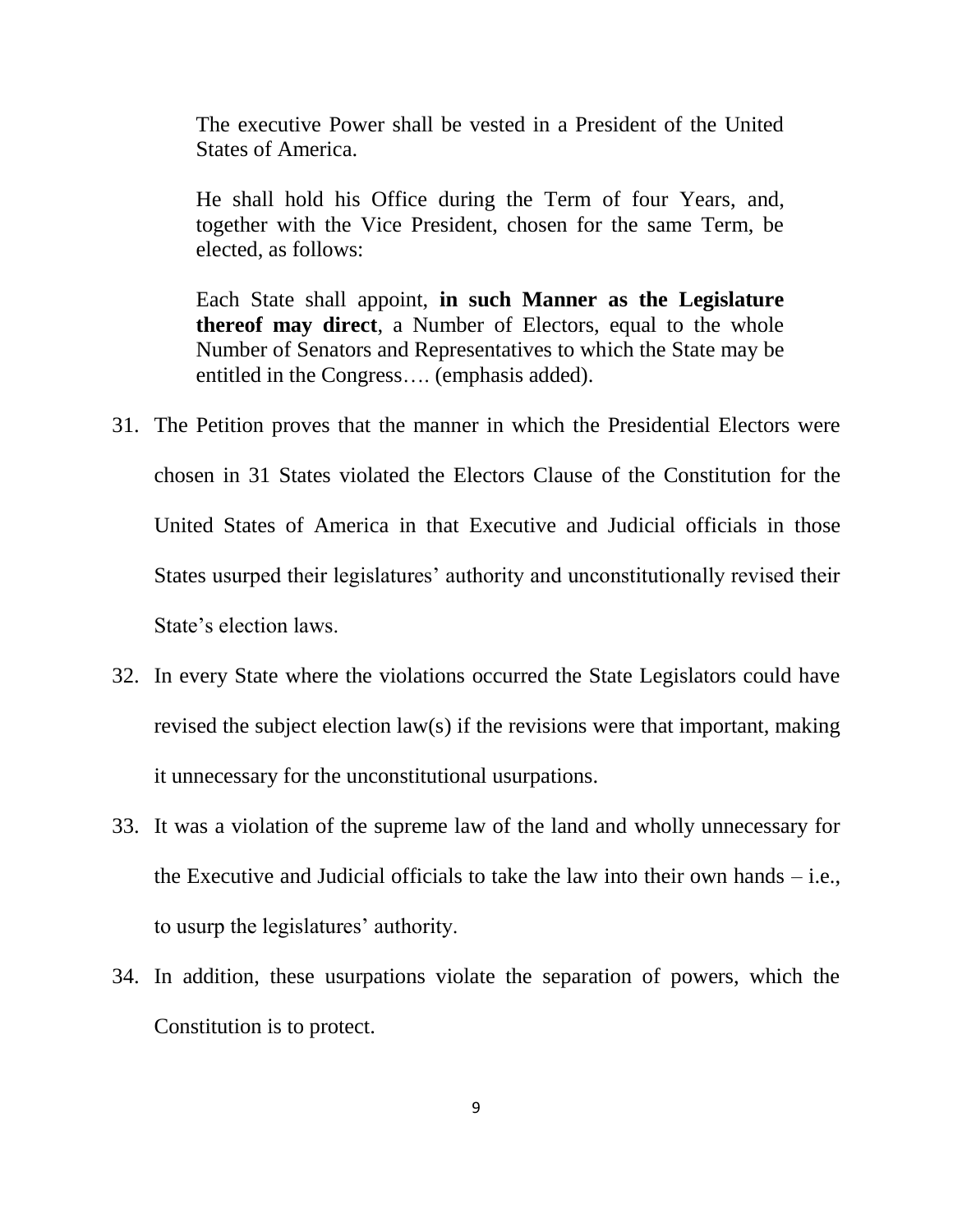- 35. No member of Congress has denied any of the violations detailed in the Petition.
- 36. The violations of the Electors Clause that are detailed in the Petition are factual and irrefutable.
- 37. Under the Petition Clause of the First Amendment, Congress had a duty to respond to the Petition.
- 38. When given an opportunity to do so, Congress chose not to deny the violations.
- 39. Service of the Petition on Congress by the People, with its declaration of the violations of the Electors Clause, was such an act as naturally to call for comment from Congress if not true.
- 40. It has been proper and possible for Congress to assert the People's declaration as untrue.
- 41. By its silence, Congress has admitted the violations that is, that the electors from 31 states were unconstitutionally chosen, leaving 137 electors that were constitutionally chosen which is less than the majority (270) needed for a successful, constitutionally valid election.
- 42. No candidate for President and no candidate for Vice President received a majority of the electors appointed for the 2020 Presidential Election.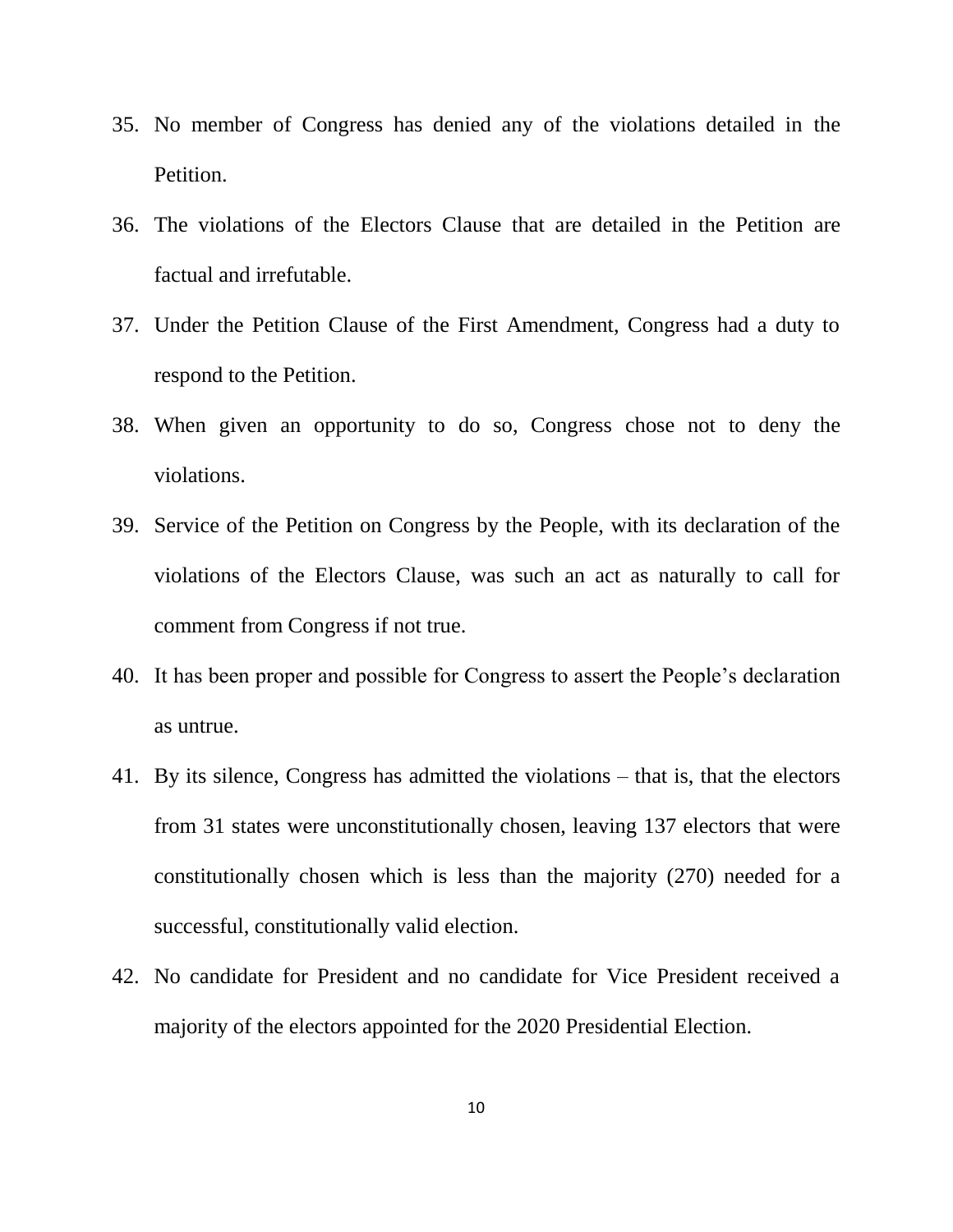#### 43. The Twelfth Amendment to the Constitution was passed by Congress in

1803 and reads in relevant part:

The Electors shall meet in their respective states, and vote by ballot for President and Vice-President, one of whom, at least, shall not be an inhabitant of the same state with themselves; they shall name in their ballots the person voted for as President, and in distinct ballots the person voted for as Vice-President, and they shall make distinct lists of all persons voted for as President, and of all persons voted for as Vice-President, and of the number of votes for each, which lists they shall sign and certify, and transmit sealed to the seat of the government of the United States, directed to the President of the Senate; -the President of the Senate shall, in the presence of the Senate and House of Representatives, open all the certificates and the votes shall then be counted; -The person having the greatest number of votes for President, shall be the President, if such number be a majority of the whole number of Electors appointed; and **if no person have such majority, then from the persons having the highest numbers not exceeding three on the list of those voted for as President, the House of Representatives shall choose immediately, by ballot, the President.** But in choosing the President, the votes shall be taken by states, the representation from each state having one vote; a quorum for this purpose shall consist of a member or members from two-thirds of the states, and a majority of all the states shall be necessary to a choice…The person having the greatest number of votes as Vice-President, shall be the Vice-President, if such number be a majority of the whole number of Electors appointed, and **if no person have a majority, then from the two highest numbers on the list, the Senate shall choose the Vice-President;**  a quorum for the purpose shall consist of two-thirds of the whole number of Senators, and a majority of the whole number shall be necessary to a choice. But no person constitutionally ineligible to the office of President shall be eligible to that of Vice-President of the United States. (emphasis added).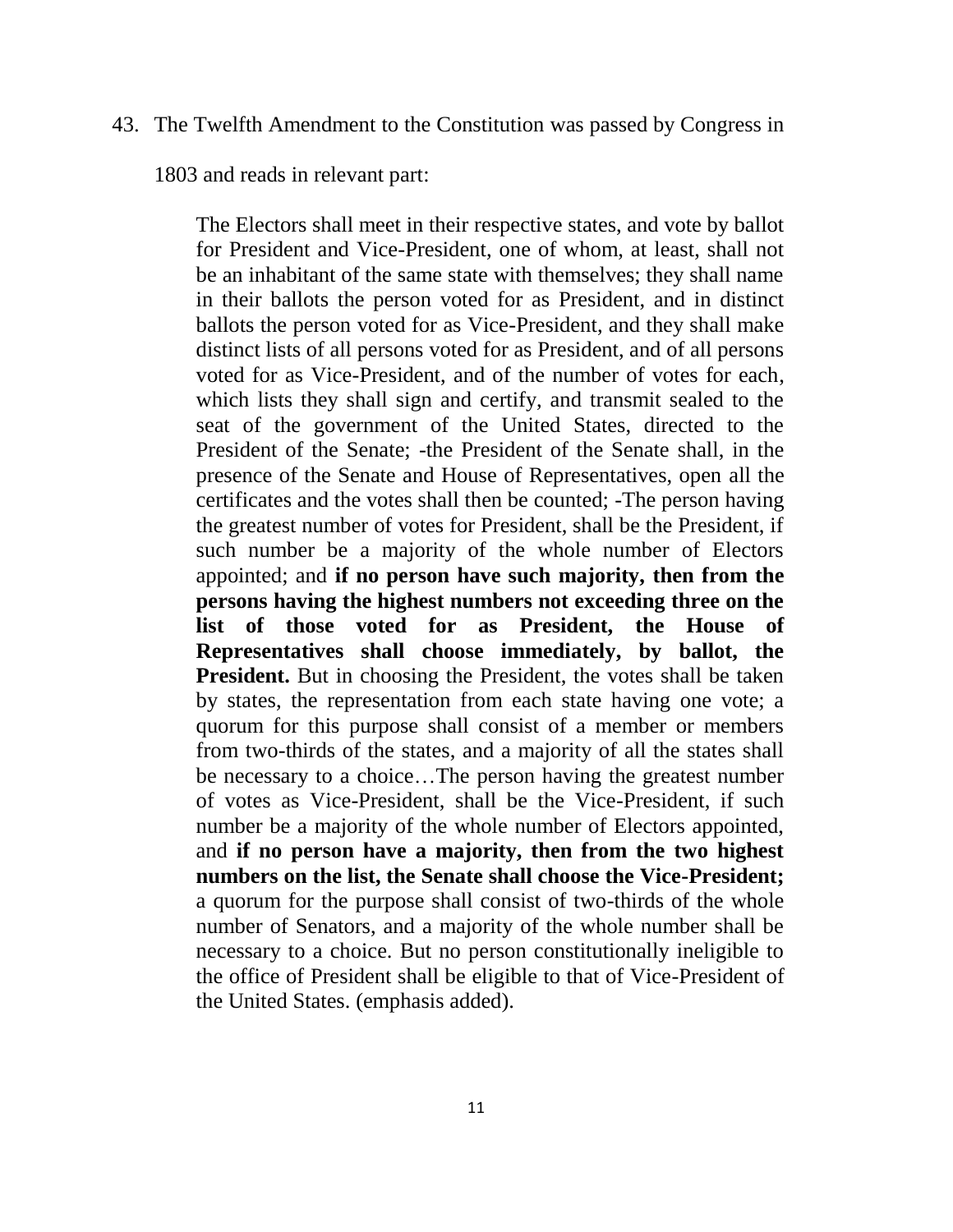44. Thus, under the facts and circumstances of this case, the House of Representatives is constitutionally required to "choose immediately, by ballot, the President" and the Senate is constitutionally required to "choose the Vice-President."

#### **CONCLUSION**

- 45. WHEREUPON, Plaintiffs respectfully seek the entry of an Order:
	- a. declaring the 2020 electoral college to have been unconstitutionally formed, resulting in less than an majority of the appointed electors able to legitimately vote for President and Vice-President, and
	- b. directing Defendant to choose immediately, by ballot, the President and Vice President of the United States, in accordance with the Twelfth Amendment to the Constitution, and
	- c. for such other and further relief as the Court may deem just and fair.

Dated: February 14, 2021

/s/

ROBERT L. SCHULZ, pro se 2458 Ridge Road Queensbury, NY 12804 [518] 361-8157

Sworn to before me this 14th day of February, 2021

 $\sqrt{s}$ /

Notary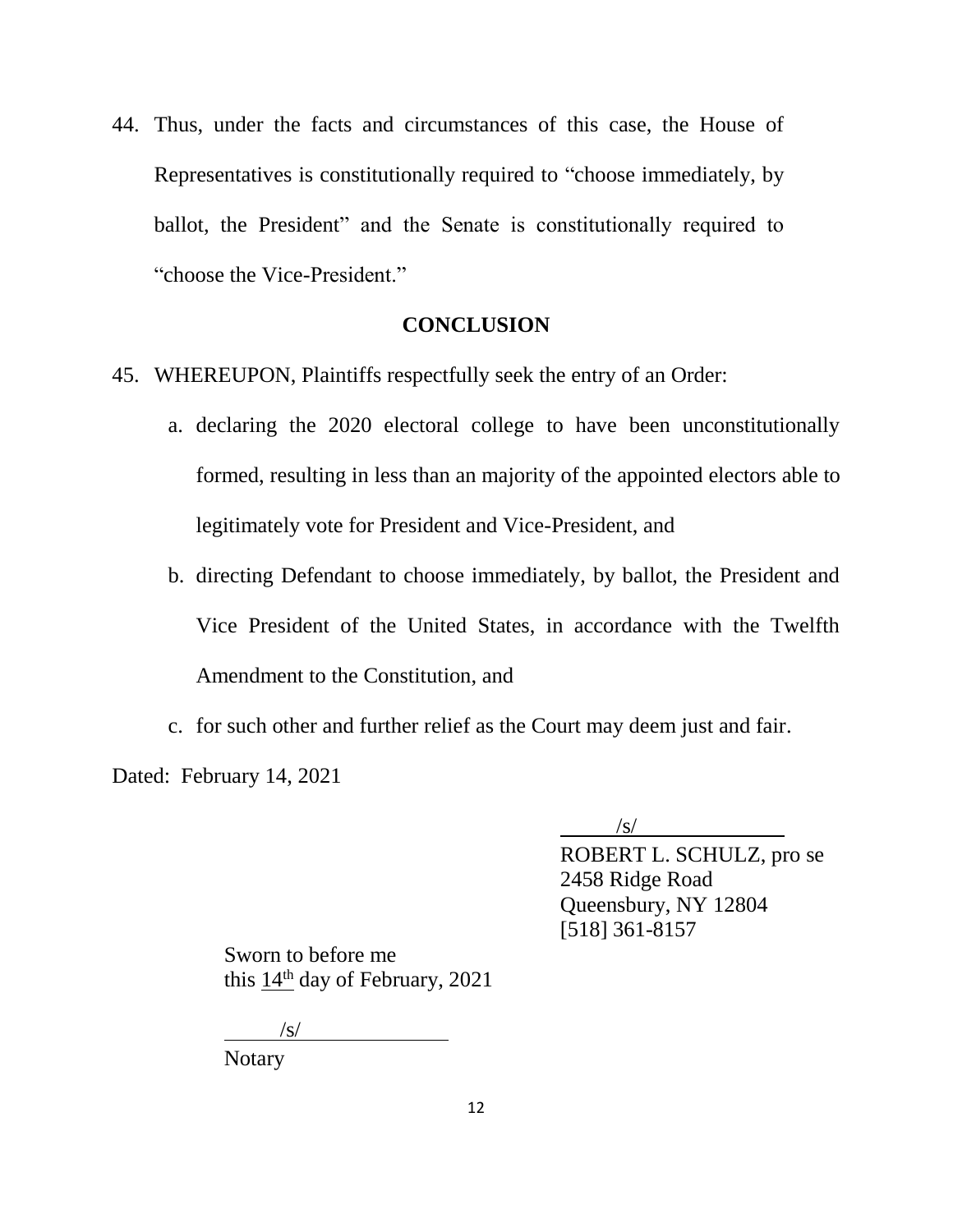$\sqrt{s}$ /

ANTHONY FUTIA, Jr., pro se 34 Custis Ave. N. White Plains, NY 10603 914-906-7138

Sworn to before me this 14th day of February, 2021

/s/

Notary

## **INDIVIDUAL VERIFICATION**

STATE OF New York COUNTY OF Westchester

ROBERT L. SCHULZ., being duly sworn, says: I am a Plaintiff in the action herein; I have read the foregoing Verified Complaint dated February 14<sup>th</sup>, 2021, and know the contents thereof and the same are true to my knowledge, except those matters therein which are stated to be alleged upon information and belief and as to those matters I believe them to be true.

> $\sqrt{s/}$ ROBERT L. SCHULZ

Sworn to before me this 14th day of February 2021

 $\sqrt{s/}$ Notary Public